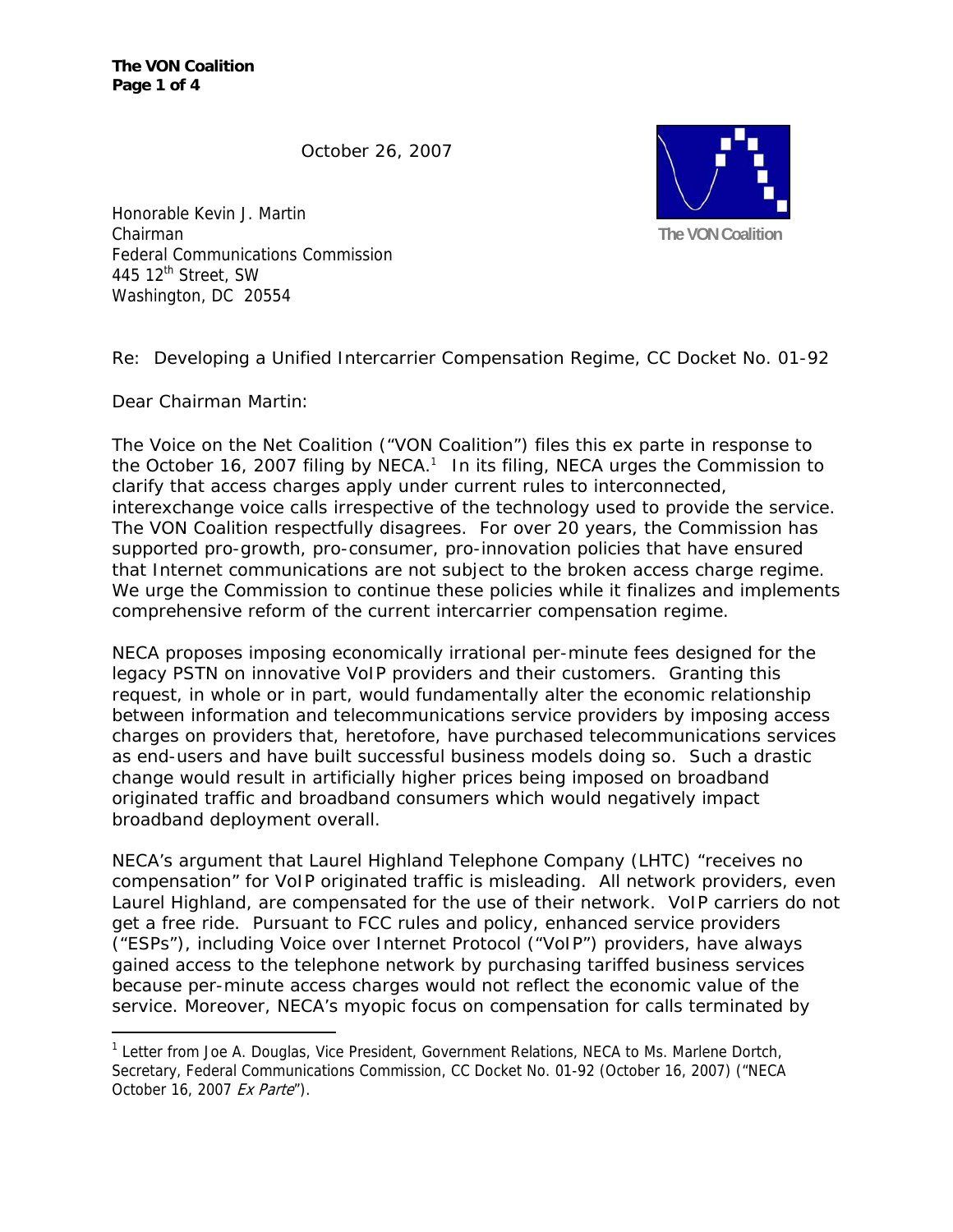$\overline{a}$ 

NECA members blinds it to the important policy goals served by ensuring that calls from and to VoIP subscribers not result in the imposition of per-minute access charges.

This ESP policy -- essential to the proliferation of the Internet in the 1990s, and even more important to growth of the broadband Internet now -- has proven to be fair, reasonable, and a tremendous success.<sup>2</sup> This forward-thinking policy allowed Internet Service Providers to offer flat rates for unlimited use, which encouraged consumer demand and broadband buildout. Continued ESP access to the PSTN without the imposition of access charges is more likely to continue fostering broadband growth and adoption to the benefit of consumers. However, applying a crippled economic regime of access charges to the market for innovative services means that consumers and business users could miss out on the transformative services, increased choices, and lower prices that VoIP can deliver. There simply is no need for such a rate-raising, growth-sapping, innovation-reducing policy change.

Moreover, the issues raised by NECA are inextricably tied to issues in the pending IP-enabled services, $3$  intercarrier compensation, $4$  and Universal Service dockets.<sup>5</sup> The Commission should not single out rate raising actions for broadband users for special consideration among the many compensation issues currently pending. Such action would be inefficient and potentially thwart more comprehensive reform. The Commission's comprehensive intercarrier compensation reform efforts will likely be delayed and ultimately may fail if the Commission adopts piece-part decisions that negatively and disproportionately affect one segment of the industry without appropriate consideration of the impact on all industry segments, consumers, and the Commission's overall policy objectives.6 A piecemeal approach might temporarily appease some, but it would negatively affect many others, including broadband consumers. Such a result also would serve to exacerbate problems created by the uneconomic compensation structure. Even more, premature action on any IP-enabled services issues could unnecessarily prejudice the outcome of the economic issues in the *IP-Enabled Services, Intercarrier Compensation,* and *Universal Service* proceedings.

<sup>&</sup>lt;sup>2</sup> MTS and WATS Market Structure, Memorandum Opinion and Order, 97 FCC 2d 682 (1983). ESPs access the PSTN by buying tariffed business services rather than paying per-minute access charges.

<sup>3</sup> See IP-Enabled Services, Notice of Proposed Rulemaking, 19 FCC Rcd 4863 (2004).

<sup>&</sup>lt;sup>4</sup> See Developing a Unified Intercarrier Compensation Regime, Further Notice of Proposed Rulemaking, 20 FCC Rcd 4685 (2005) ("Intercarrier Compensation NPRM").

<sup>5</sup> See Federal-State Joint Board on Universal Service, Report and Order and Second Further Notice of Proposed Rulemaking, 7 FCC Rcd 3248 (2002).

<sup>&</sup>lt;sup>6</sup> The Commission has taken a strong view against piecemeal decisions that might "stymie comprehensive reform." For example, when rejecting a recent SBC forbearance petition, the Commission was concerned that "such relief would . . . require us to prejudge important issues pending in broader rulemakings and otherwise distort the Commission's deliberative process." Petition of SBC Communications Inc. for Forbearance from the Application of Title II Common Carrier Regulation to IP Platform Services, WC Docket No. 04-29, Memorandum Opinion and Order, 20 FCC Rcd 9361 (2005).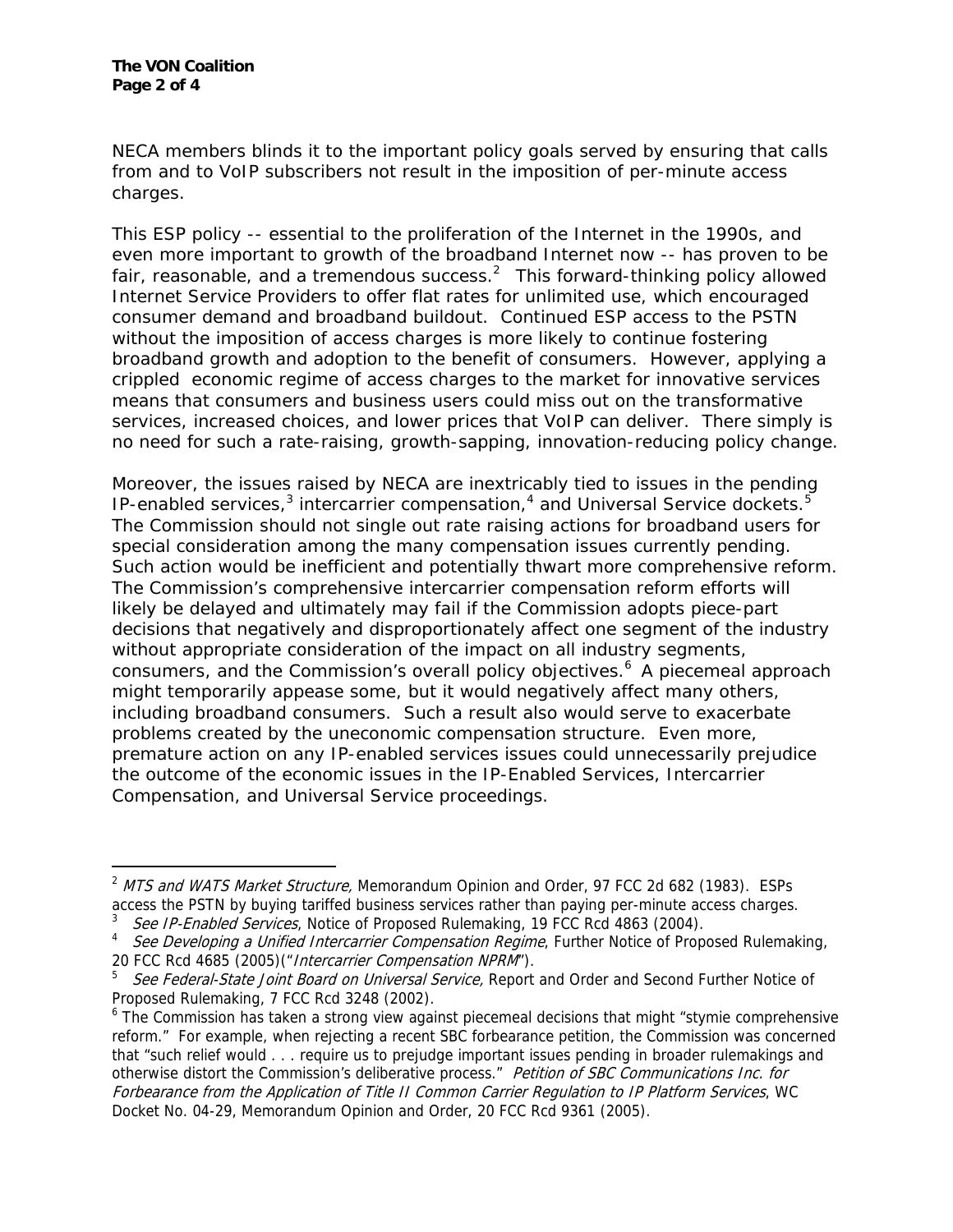$\overline{a}$ 

The VON Coalition instead urges the Commission to reach decisions on IP-related issues as part of an omnibus order addressing both intercarrier compensation and universal service reform that proactively and cohesively fosters a regulatory environment that encourages the deployment and availability of broadband and IPenabled services and the related benefits enjoyed by consumers, businesses, and government.

When considering intercarrier compensation reform, the Commission should pay particular attention to the significant value to consumers and the economy added by IP-enabled networks. In contrast to POTS, IP voice is an application just like email, streaming audio, streaming video, and web browsing. IP voice can be combined with other IP-based applications over IP-enabled networks, increasing the reliability and robustness of IP applications and services that ride over these nextgeneration networks. The benefits of IP-enabled services include cost savings for consumers, reduced operational costs for providers, advanced features unavailable with traditional circuit-switched telephony, increased competition, increased infrastructure investment, accelerated broadband deployment, improvements in emergency services, lower cost communications for rural and government users, increased access for persons with disabilities, and increased worker productivity.

VON agrees with the President Bush's assertions that if you want something to grow, you don't tax it.<sup>7</sup> Thus, the Commission should ensure that its actions do not deter investment in IP-based networks, applications, or services. As the Commission noted in the *Intercarrier Compensation NPRM*, its decisions should encourage network efficiency and investment, the development of efficient competition, and sustainability of the Universal Service Fund.<sup>8</sup> Given the synergies between the goals of the Bush Administration,<sup>9</sup> the Commission's stated objectives, and the technological promise of VoIP, avoiding imposition of the economically irrational access charge regime on VoIP services is the obvious choice. It simply makes no sense, while Congress is working to prevent taxation of broadband services<sup>10</sup>, for the FCC to grant a backdoor request to raise rates on broadband users.

<sup>8</sup> Intercarrier Compensation NPRM at ¶33 ("any new intercarrier compensation approach must be competitively and technologically neutral. Given the rapid changes in telecommunications technology, it is imperative that new rules accommodate continuing change in the marketplace and do not distort the opportunity for carriers using different and novel technologies to compete for customers.") <sup>9</sup> To help meet the President's commendable goal of making affordable broadband access available to all

Americans by 2007, the Commission should refrain from taxing broadband innovations and applying the outdated access charge regime that serve only to drive up consumer costs for broadband enabled services.

 $10$  Congress is working to pass the Internet Tax Moratorium by November  $1<sup>st</sup>$  2007.

 $7$  "If the goal is to spread broadband, it doesn't make sense to tax it while we're spreading it" http://www.infoworld.com/article/04/06/24/HNbushbroadband\_1.html "Broadband technology must be affordable. In order to make sure it gets spread to all corners of the country, it must be affordable. We must not tax broadband access." http://www.theregister.co.uk/2004/04/26/bush\_says\_nonettax/